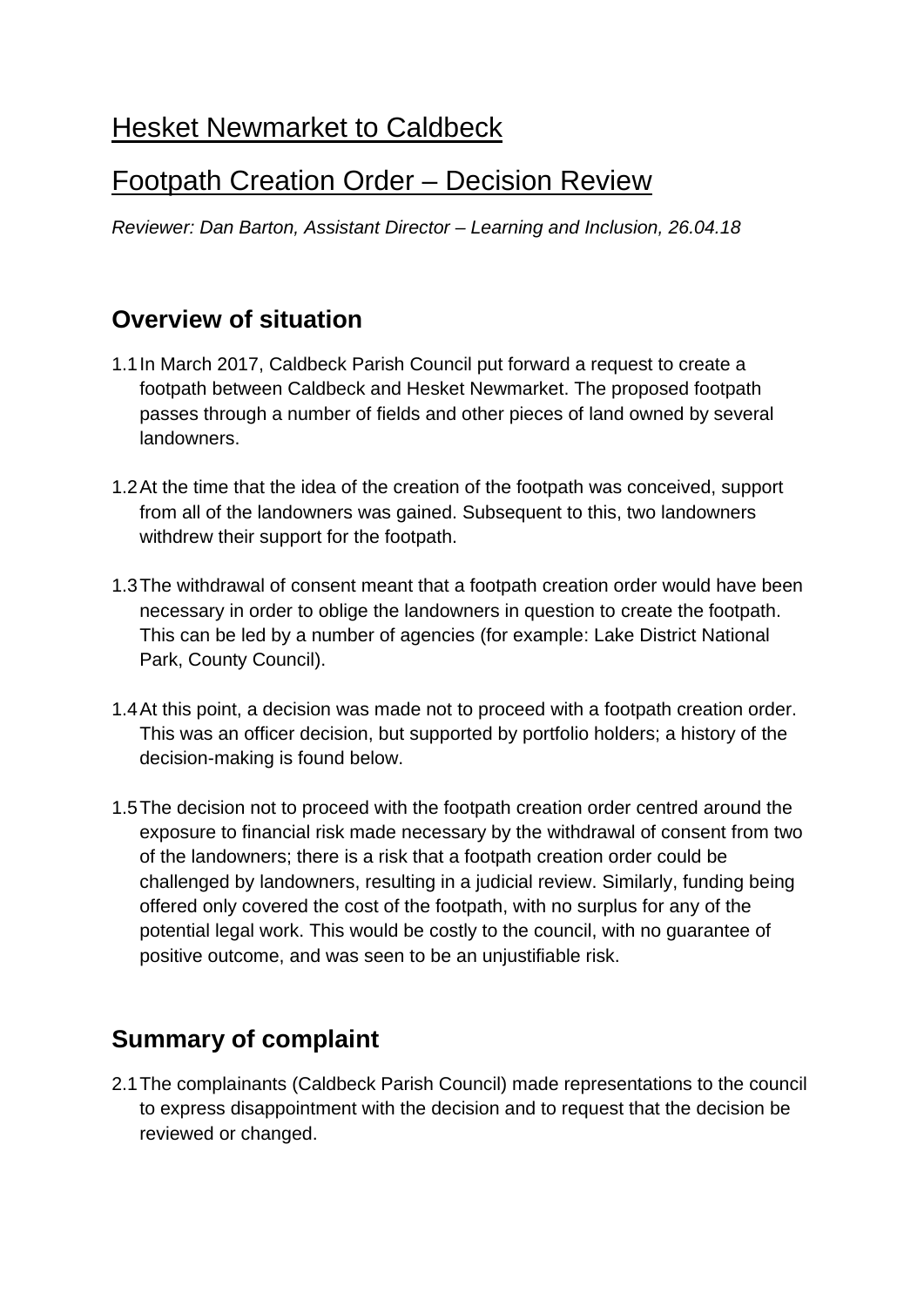- 2.2 On 5<sup>th</sup> December 2017, the Parish Council attended Local Committee to make representations in relation to the above. The case was heard by the committee; reference was made to the fact that, as an officer decision, the committee could not make changes to the decision that had been made.
- 2.3 The Parish Council wrote to the Chief Executive on 6<sup>th</sup> December 2017 to request that attention be given to the situation, with a view to requesting that the decision be reviewed.
- 2.4Subsequent to the representation to Local Committee, the Parish Council requested to attend a Cabinet meeting under the Public Participation Scheme. On 18th December, the Parish Council were informed by the Monitoring Officer that they would not be permitted to ask a question at Cabinet as the Public Participation Scheme did not allow the say question to be asked more than once in a 12 month period. As the question had already been asked at Local Committee, it could not be asked again at the Cabinet meeting within the same 12 months.
- 2.5 The Monitoring Officer made clear, in an e-mail of  $9<sup>th</sup>$  January, that, whilst the Parish Council felt that they had not been properly informed of the fact that a question could not be asked twice, under the conditions of the Public Participation Scheme, this fact would not necessarily disadvantage the Parish Council, as further options remained open – namely the corporate complaints process.
- 2.6The Parish Council's complaint is:
	- i) The officer decision not to proceed with the footpath creation order was not correct.
	- ii) The refusal to have the question heard by cabinet or full council is not fair and the process was not made properly clear by the relevant personnel within Legal and Democratic Services.
- 2.7The parish council feel that they were not properly informed that the question could not be asked at cabinet or full council for a period of 12 months subsequent to being heard at Local Committee.

#### **Methodology**

- 3.1In order to form an opinion about the decision-making process in this case, the reviewer has:
	- · Read e-mail correspondence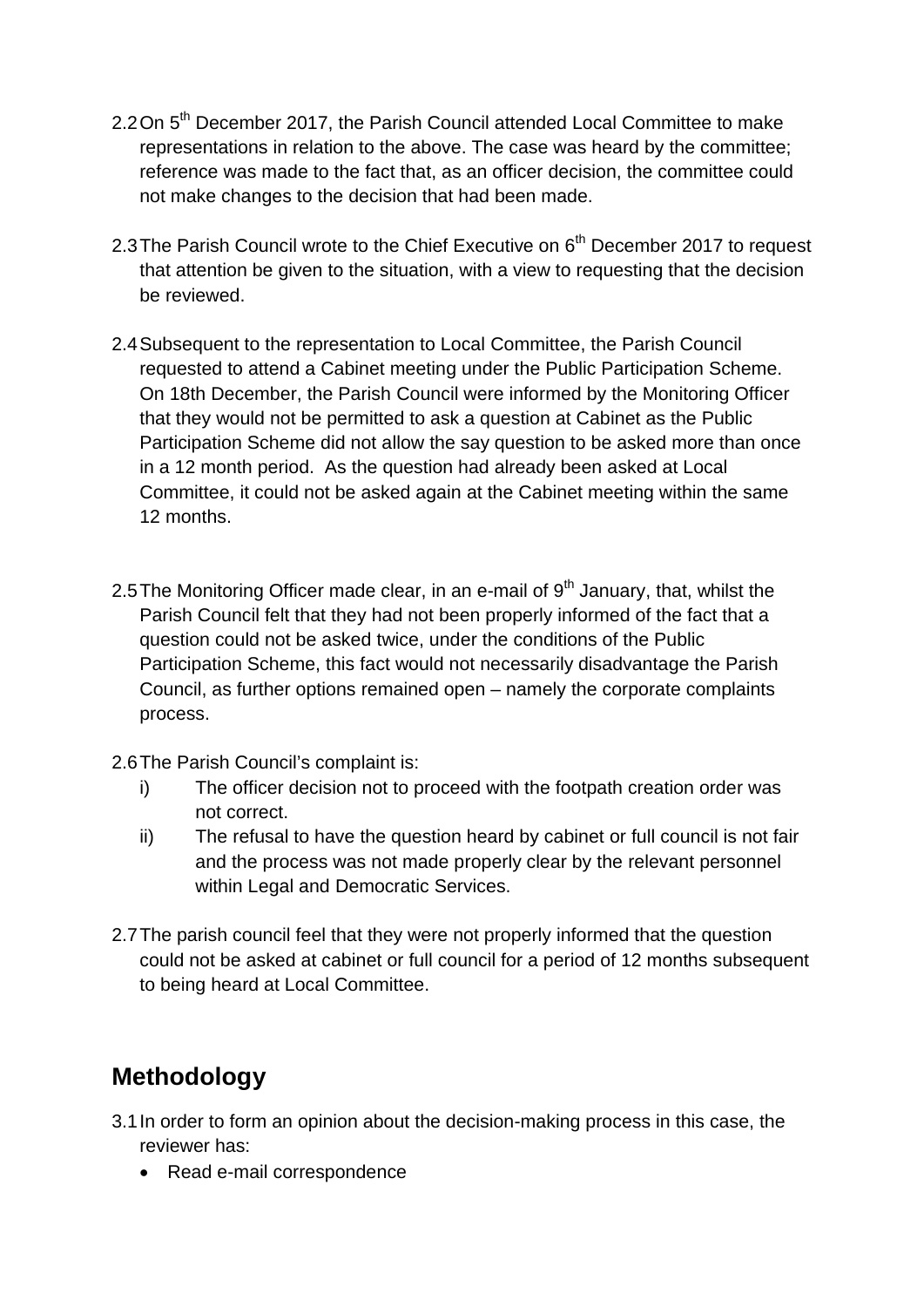- · Seen notes of joint portfolio-holder meetings
- · Spoken with relevant Council Officers including AD Economy and Environment and Monitoring Officer
- Read the Public Participation Scheme policy
- · Made contact with the clerk of the Parish Council
- · Met with a delegation of the Parish Council
- · Visited the site of the proposed footpath
- · Spoken to one of the landowners who withdrew consent.

3.2 The findings in this report address the decision-making process, rather than the decision itself.

#### **Decision-making history**

- 4.1 The reviewer visited the location of the proposed footpath on  $7<sup>th</sup>$  September 2017.
- 4.2The decision not to proceed with the footpath creation order was an officer decision, made by Angela Jones – AD Economy and Environment. The case was discussed at a joint portfolio-holders meeting with officers and elected members on 11<sup>th</sup> September 2017.
- 4.3The County Council's Scheme of Delegation is clear that the officer (Corporate Director for Economy and Highways or representative, in this case, Angela Jones) has delegated authority to discharge all County Council functions relating to countryside access (ref: Scheme of Delegation – section 6.22 (b)).
- 4.4Notes from the discussion specify that that the officer advice was that a creation order would not be pursued.

#### **Review**

- 5.1 Subsequent to receiving a letter from the Parish Council on  $6<sup>th</sup>$  December 2017, the Chief Executive commissioned a review tasked with finding out whether the decision–making process was appropriately followed.
- 5.2 The reviewer visited the Parish Council in Caldbeck on 5<sup>th</sup> February 2017.
- 5.3Objectively, the reasons that local residents feel that the creation of a footpath would be advantageous are clear (safer travel for pedestrians, advantages to physical and mental health etc.).